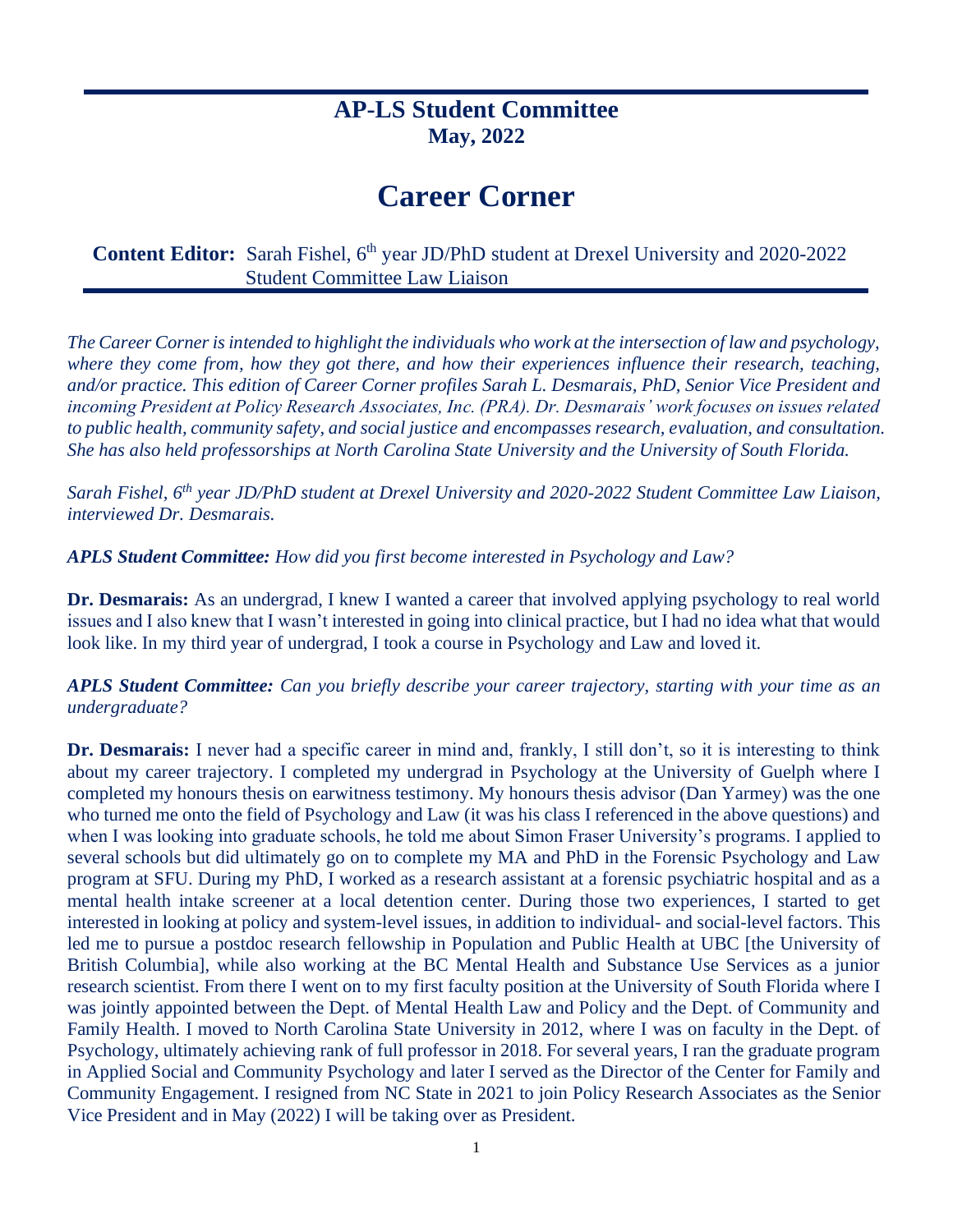#### *APLS Student Committee: What do you think are the similarities and differences working in academia previously and now with Policy Research Associates?*

**Dr. Desmarais:** Overall, I really think there are more similarities than differences, especially because I was in an administrative role, running a center the last several years I was in academia. The real difference, obviously, is that I'm no longer teaching, but otherwise I actually think there are a lot of similarities, at least for me personally. I'm still:

- Conducting research on issues at the intersection of the criminal legal system and behavioral health issues
- Supervising and mentoring more junior research staff/students
- Giving presentations at conferences
- Writing up papers for peer-review
- Writing grants to fund research and staff/students
- Writing reports for funders

There are some tradeoffs in terms of resources and infrastructure. For example, we don't have the extensive library collections or the software licenses maintained by a university, but on the other hand, we have more staff and resources to support grant development and management, as well as colleagues who focus on translating our research findings into training and technical assistance to practitioners and administrators in the field. Another notable difference is that my firm is soft funded, meaning that we need to have grants and contracts to support the work and staff (as opposed to having money allocated by the state or university). The other, a very practical one, is that we need to complete time cards to keep track of the time we are working across our grants and contracts for billing purposes. I'm sure there are others, but those are the issues that come to mind.

#### *APLS Student Committee: Can you tell us a bit about the research you are working on right now?*

Dr. Desmarais: Broadly, my current research is focused on identifying effective strategies for reducing unnecessary detention, especially among people with behavioral health needs. We have several different ongoing projects, too many to list, but I'll highlight a few. We're conducting to separate projects funded by the MacArthur Foundation. One of them is examining whether and how information regarding individual needs, the availability of community-based services, and mitigating or protective factors may help reduce pretrial detention, especially for people of color and people with behavioral health problems. This is a multiphase, mixed-methods project that builds on some prior work we completed that was focused on pretrial risk communication. In the second MacArthur-funded project, we are seeking to develop a better understanding of people with behavioral health needs who cycle in and out of local jails, the strategies that are being used to try to stop that cycle, and whether or not they are effective. We're collaborating with three different counties on this project, which is also mixed-method and multi-phase in nature. The third project I'll highlight is an effort to understand the scope, mechanism, and effectiveness of strategies and approaches that civil and criminal courts are using to provide support to help people with unmet behavioral health needs better navigate the court system and processes, as well as to have their needs identified and addressed.

#### *APLS Student Committee: What is most rewarding about your line of research and what do you find the most challenging about this work?*

**Dr. Desmarais:** I find the real-world impact of the work incredibly rewarding and talking to people who can use the findings of my research has always been the best part of my job. My work has always been very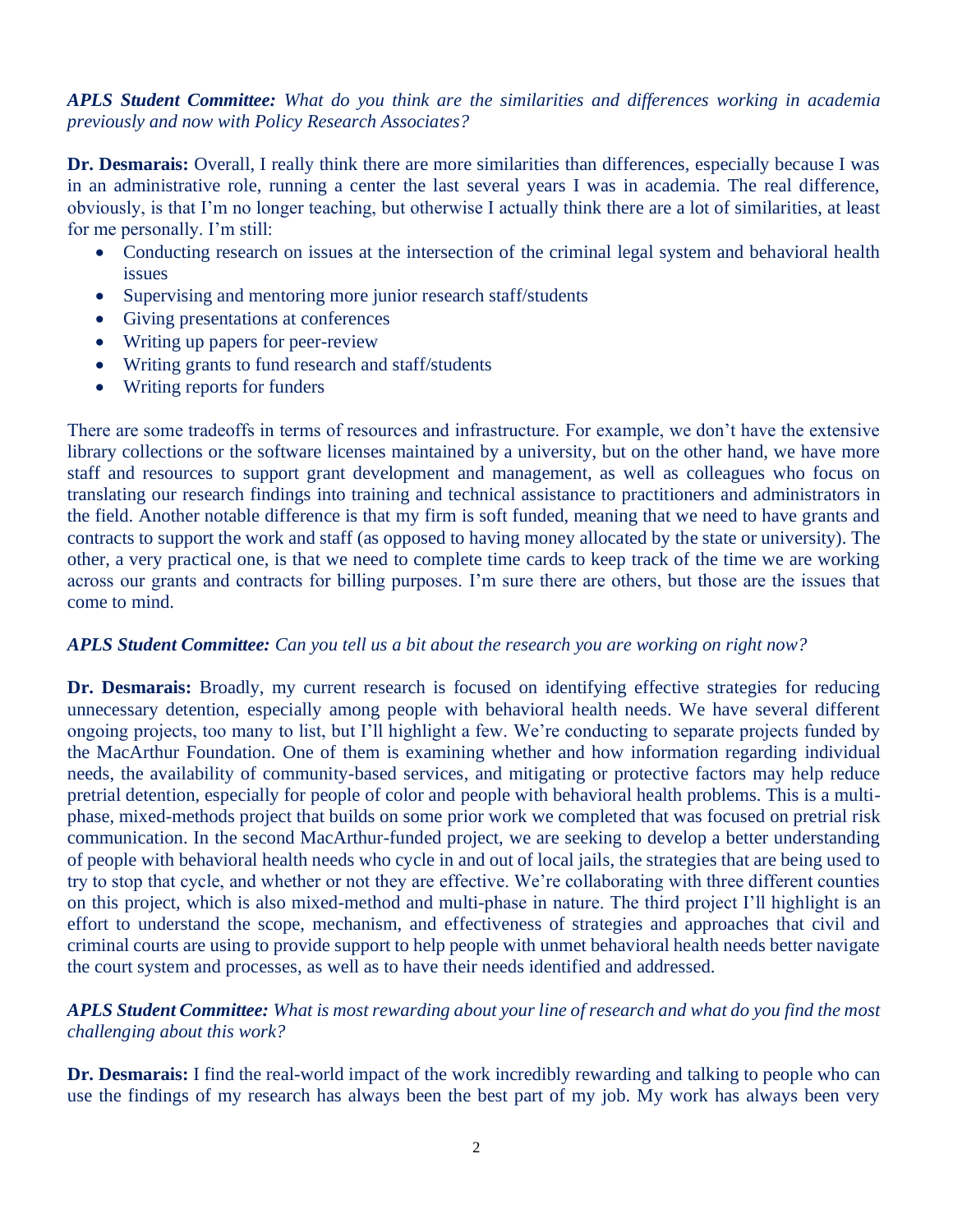community-engaged, but even more so now that I'm at PRA because so many of our staff are in the field providing technical assistance and training.

There is a lot that is challenging, but two key issues come to mind. We are working in a pretty politically charged space and on issues that have become quite polarized, like bail reform. I find it really challenging to be working on the research while listening to narratives in the news that are completely disconnected from and inconsistent with the empirical evidence. But, while this is a challenge, it is also incredibly motivating. The second key challenge is the data itself. When we are doing secondary data analyses, we draw data from diverse sources (e.g., mental health agencies, courts, jails, etc.) that typically don't speak to each other and that were not set up for research purposes. We end up being limited in a lot of our analyses by what we have available to us and the quality of that data (or lack thereof). But, again, this is a challenge but also the reality of these systems and in this way, I think the findings are still very meaningful and important.

#### *APLS Student Committee: How did you get involved in the "alternatives to academia" movement?*

**Dr. Desmarais:** I think I've always been involved in some way… I've had research positions in applied settings since I was a graduate student. I've also had students, colleagues, friends, and even family – my husband – who were working in "alternative to academia" settings throughout my career. I never intended or aimed to pursue a career in academia, I always was more focused on what opportunities were available and interested me at the time, rather than thinking long-term about career goals or trajectory. For me, the work, and more specifically the impact of the work, was primary and the setting or position in which I would be doing the work wasn't something I actually thought about much, if at all.

I was very happy in academia for a very long time. I have been very lucky to have been in several departments that really valued applied and community-engaged work and to have supportive and collaborative colleagues along the way. It wasn't until I achieved the rank of full professor, that I started to question whether I wanted to be a professor for the rest of my career, and, ultimately, the answer was no. It was around that time that I was first approached about the opportunity at PRA.

## *APLS Student Committee: How do you create work-life balance?*

**Dr. Desmarais:** My honest and initial reaction to the question is that I don't. I think the term work-life balance is misleading and unrealistic. Not because I work all the time, but because my work is part of my life and not separate from it. To me, work-life balance suggests that they're completely distinct from each other. That's a term that my organization and others are starting to move away from. We're using the term "life-work integration" to better reflect that, especially now, there are no real barriers between work and life anymore for many of us and that instead, we need to emphasize flexibility in how and when we work. I tend to be a bit of a workaholic, so, for me life-work integration means making a conscious effort to prioritize the life side of things, my own needs and that of my family, and really take advantage of the flexibility that my job affords me to do that. For example, if I have to go to an appointment during the day or I want to go to an event at my daughter's school, I will make sure it is in my calendar and flex work time later in the day or week. That said, I also very (very!) rarely work evenings or weekends. I'm more likely to work early in the morning than I am to work late into the evening. All that to say, I don't think that work-life balance is really an end goal that can be achieved and I prefer the idea that we need to proactively integrate life and work in an ongoing and intentional way.

*APLS Student Committee: If you could go back in time to that moment and give yourself one piece of advice about graduate school what would it be and why?*